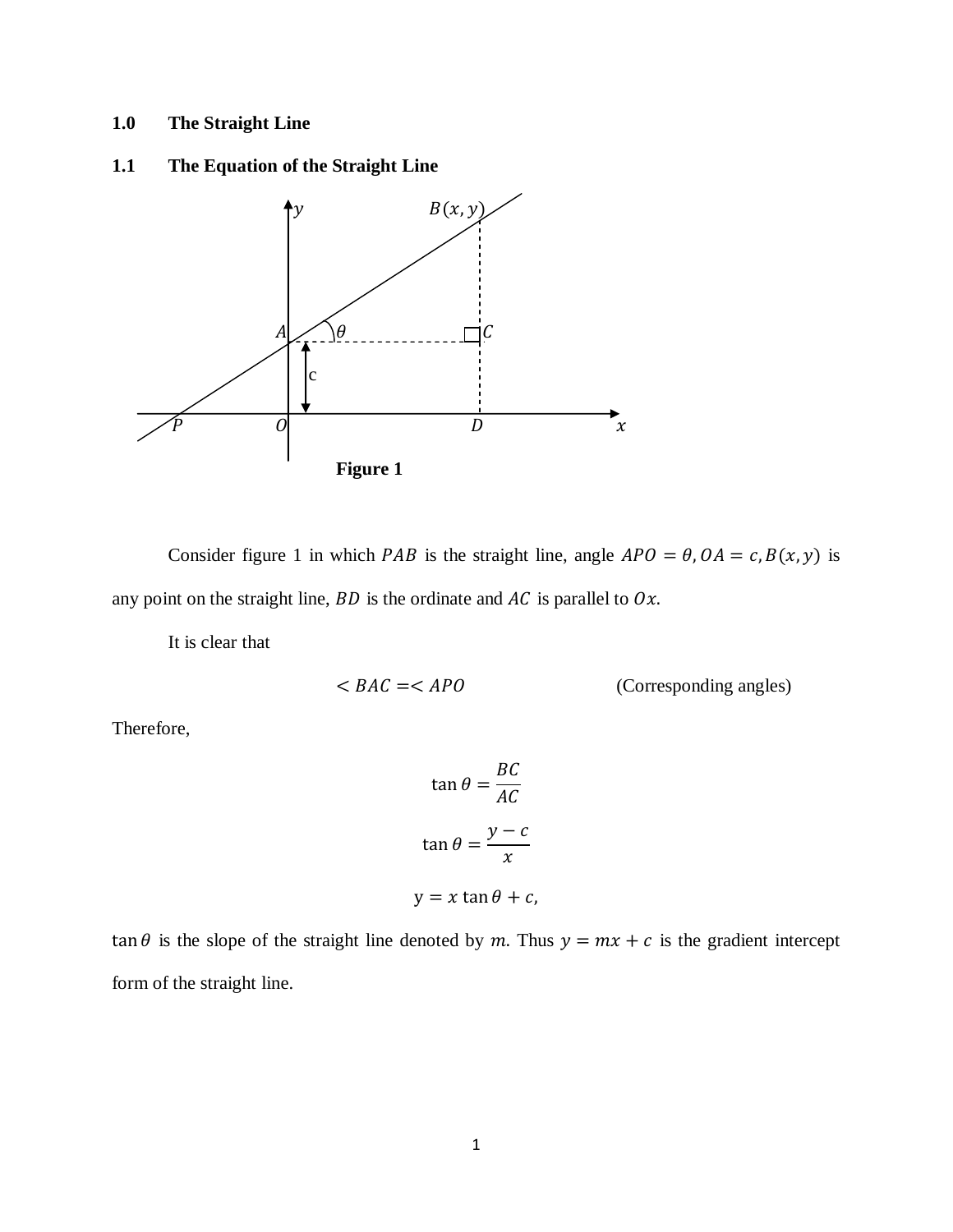## **1.2 Other Forms of the Equation of a Straight Line**

# **Gradient and One Point Form**



Consider figure 2 in which a straight line is passing through  $Q(x, y)$  and having a gradient  $m$ .  $B(x, y)$  is a variable point on the straight line, thus

Gradient of 
$$
QB = \frac{y - y_1}{x - x_1}
$$
  
\n
$$
m = \frac{y - y_1}{x - x_1}
$$
\n
$$
Or y - y_1 = m(x - x_1)
$$

**Example:** Find the equation of a straight line of slope 3, if it passes through the point  $(-2, 3)$ .

**Solution:** The equation of a straight line of gradient  $m$  passing through  $(x_1, y_1)$  is

$$
y - y_1 = m(x - x_1)
$$
  

$$
m = 3, x_1 = -2, y_1 = 3
$$

Hence the equation of the straight line is

$$
y-3 = 3(x-2)
$$
  

$$
y-3 = 3(x+2)
$$
  

$$
y = 3x + 9
$$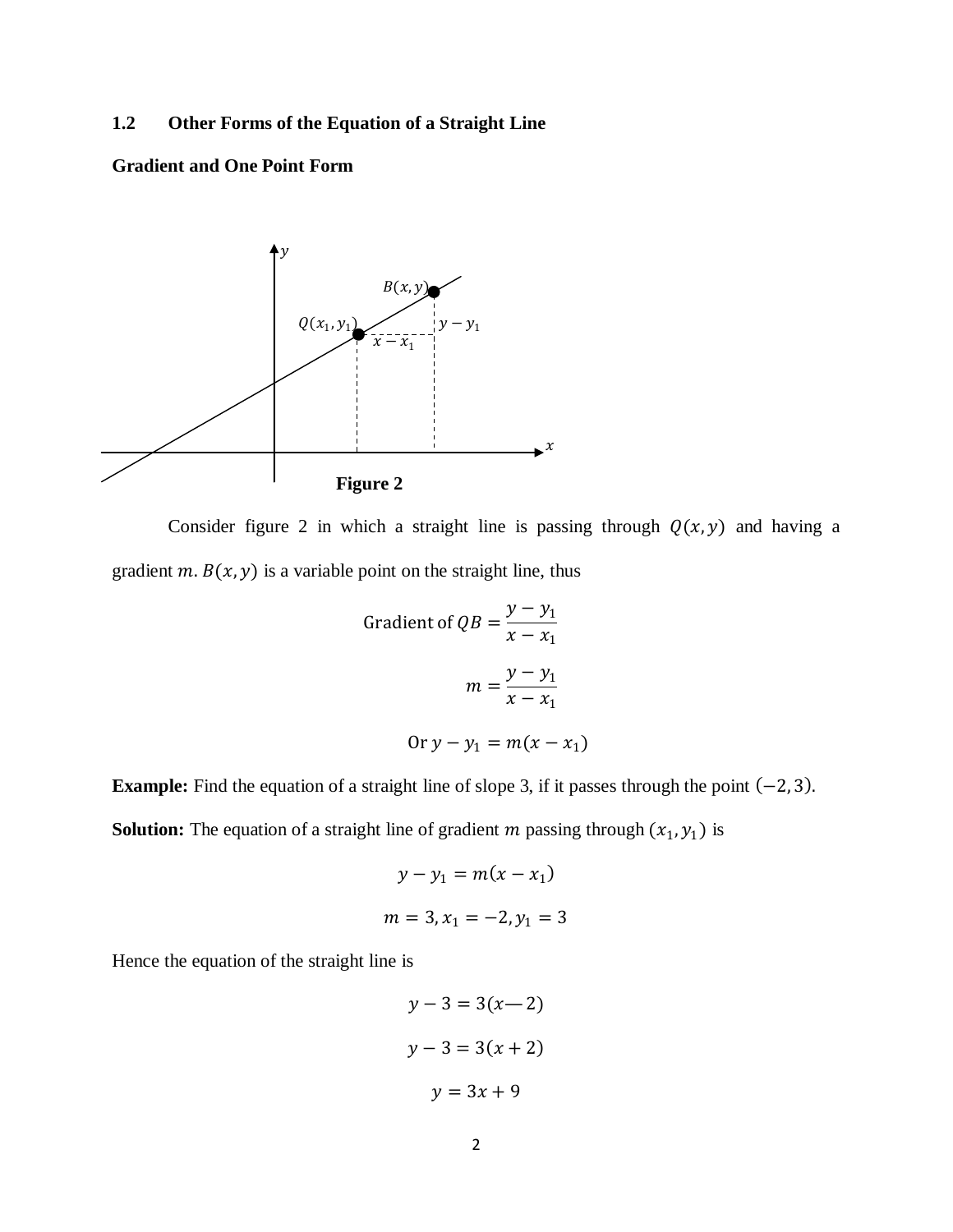# **Two Points Form**

Let  $P(x_1, y_1)$  and  $Q(x_2, y_2)$  be two points on a straight line with slope m. We take a variable point  $B(x, y)$  on the line, as shown below.



From figure 3,

Gradient 
$$
PB = \frac{y - y_1}{x - x_1}
$$
  
Gradient  $PQ = \frac{y_2 - y_1}{x_2 - x_1}$ 

Thus the equation of the straight line is

$$
\frac{y - y_1}{x - x_1} = \frac{y_2 - y_1}{x_2 - x_1}
$$

**Example:** Find the equation of the straight line which passes through the points  $A(2, -3)$  and  $B(3,2)$ .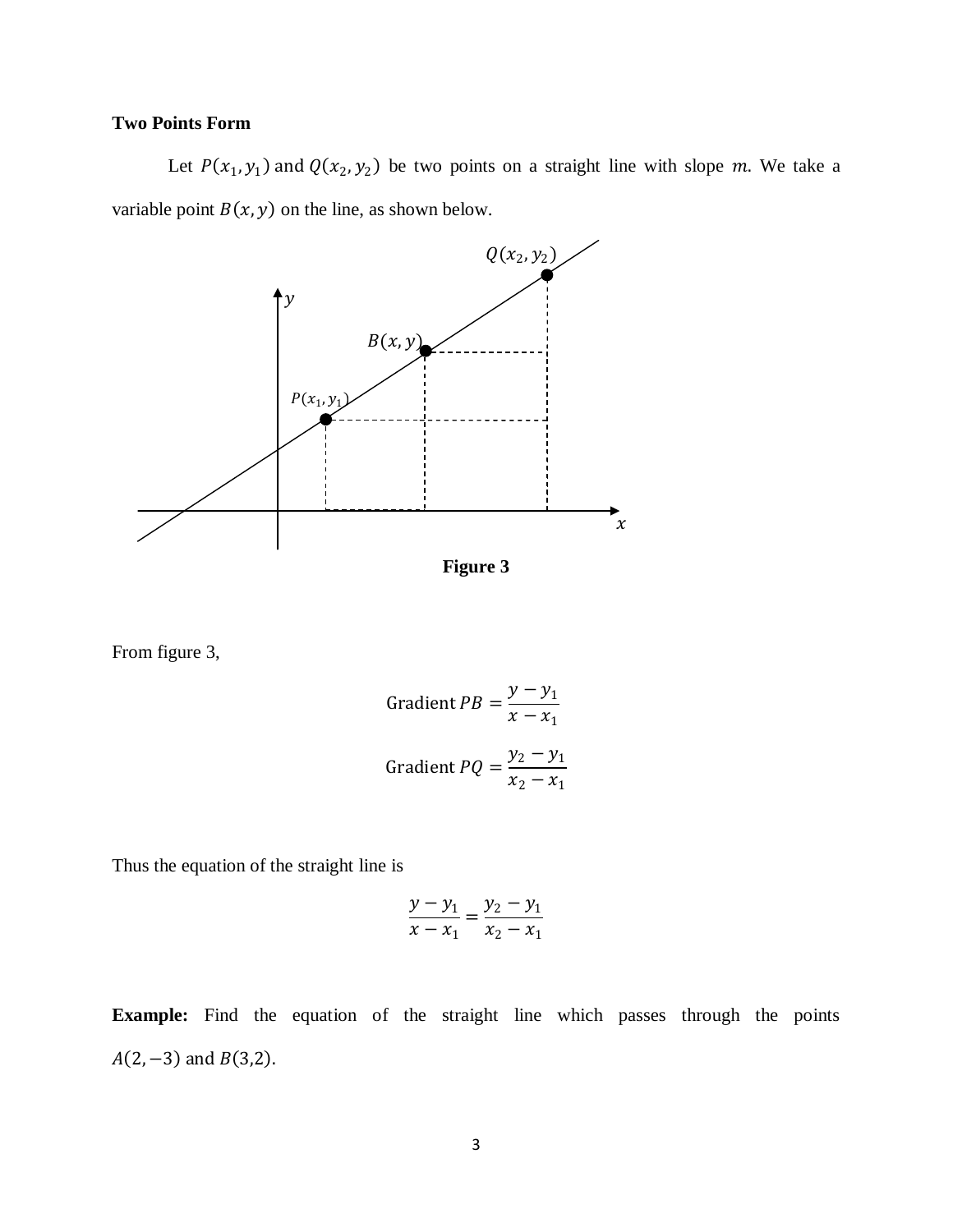#### **Solution**

 $(x_1, y_1) = (2, -3), (x_2, y_2) = (3, 2)$ 

Hence the equation of the straight line through  $A$  and  $B$  is

$$
\frac{y - (-3)}{x - 2} = \frac{2 - (-3)}{3 - 2}
$$

$$
\frac{y + 3}{x - 2} = \frac{2 + 3}{1}
$$

$$
y + 3 = 5x - 10
$$

$$
y = 5x - 13
$$

The Equation of the Straight Line making Intercepts  $p$  and  $q$  on  $Qx$  and  $Qy$  respectively



Let the straight line cross the  $x$  and  $y$  axes at  $P$  and  $Q$  respectively. Let the coordinate at P be  $(p, 0)$  and at Q be  $(0, q)$ . Thus, using the two point form formula,

$$
\frac{y-q}{x} = \frac{0-q}{p}
$$
  
py - pq = -xq  
py + xq = pq  

$$
\therefore \frac{y}{q} + \frac{x}{p} = 1
$$

This is called the intercept form of the equation of the straight line.

Other forms of equation of a straight line exist. The reader should endeavour to find out.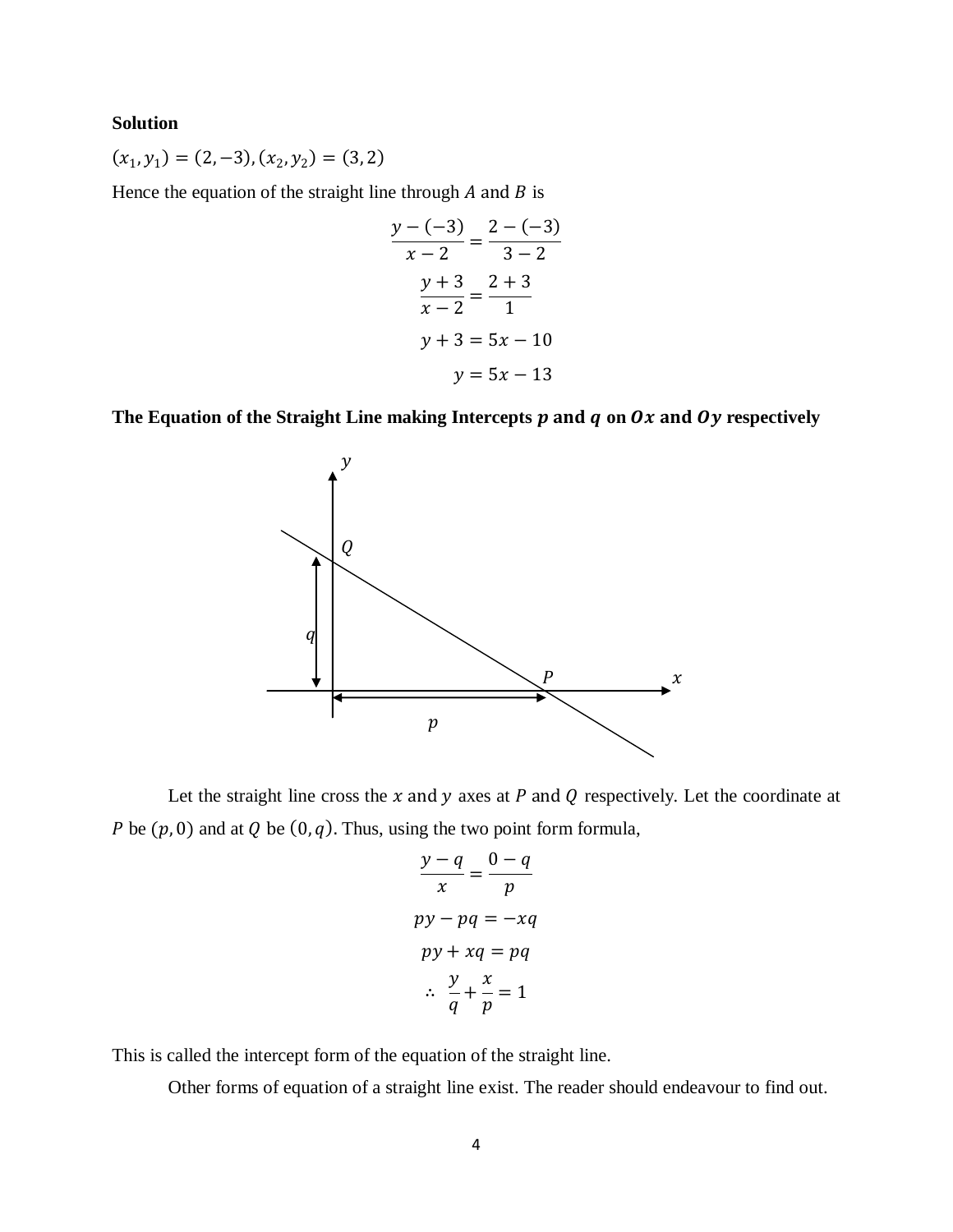# **1.3 The Angle Between Two Straight Lines**



Let  $PQ$  and  $UV$  be two given straight lines (as shown in the figure above) with gradients  $m_1$  and  $m_2$  respectively. The acute angle between the lines is  $\theta$  and  $\theta = \theta_2 - \theta_1$ . From our previous knowledge  $\tan \theta_1 = m_1$  and  $\tan \theta_2 = m_2$ . Thus

$$
\tan \theta = \tan(\theta_2 - \theta_1)
$$

$$
= \frac{\tan \theta_2 - \tan \theta_1}{1 + \tan \theta_2 \tan \theta_1}
$$

$$
= \frac{m_2 - m_1}{1 + m_1 m_2}
$$

Hence  $\tan \theta = \frac{m_2 - m_1}{1 + m_2 m_2}$  $1 + m_1 m_2$ 

If  $\frac{m_2 - m_1}{1 + m_2}$  $\frac{m_2 - m_1}{1 + m_1 m_2}$  is negative, we obtain the obtuse angle 180 – θ. The acute angle θ between

the two lines is given by

$$
\tan \theta = \left| \frac{m_2 - m_1}{1 + m_1 m_2} \right|
$$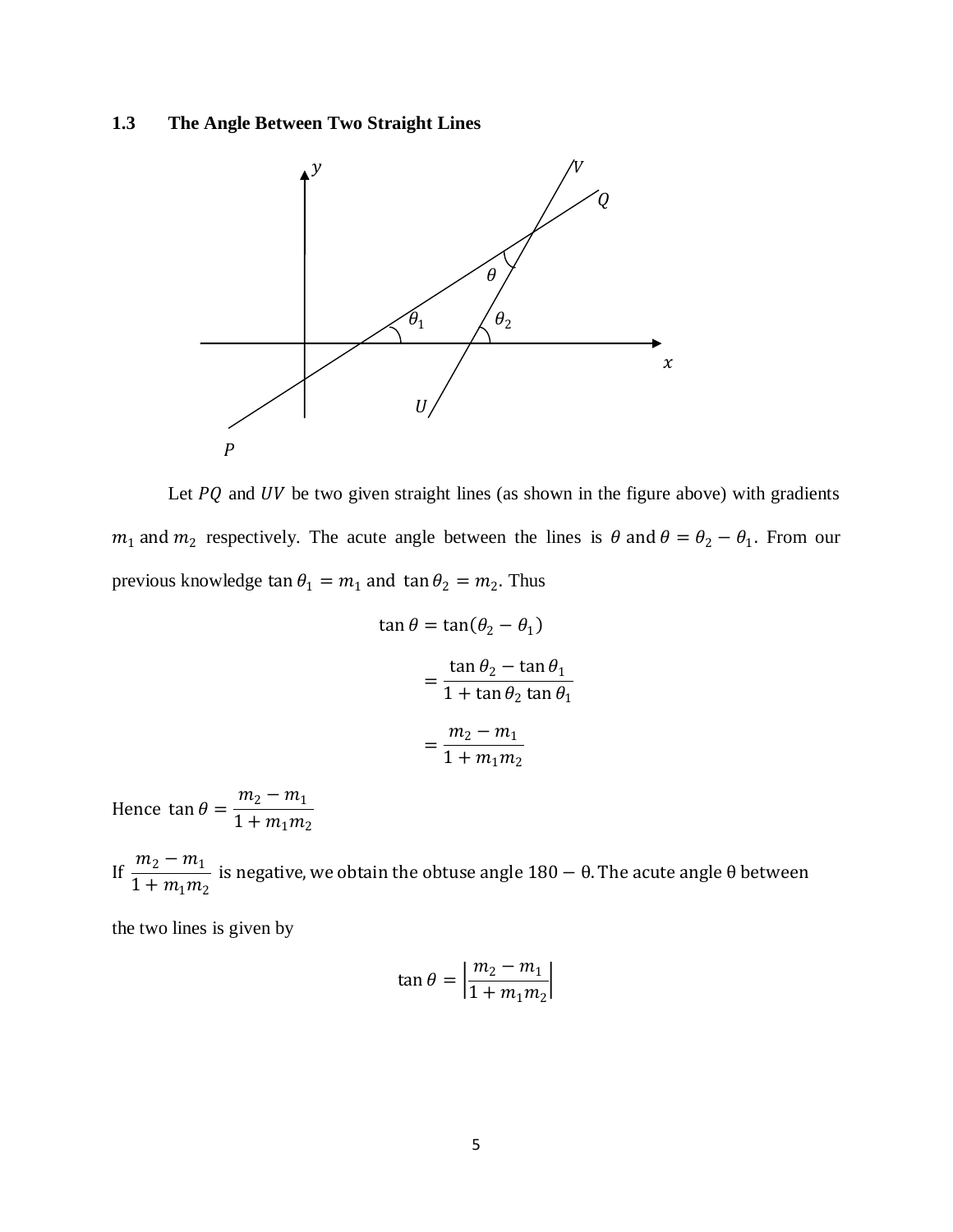## **Remark**

- 1. If  $\tan \theta = 0$ , the two lines are parallel. Then  $m_2 = m_1$ .
- 2. If the lines are perpendicular to each other, then  $\theta = 90^\circ$  and tan  $\theta = \infty$ .

Therefore,

$$
1 + m_1 m_2 = 0
$$

$$
m_1 m_2 = -1
$$

$$
m_1 = \frac{-1}{m_2}
$$

#### **1.4 The Perpendicular Distance of a Point from a Straight Line**

Let  $P(x_1, y_1)$  be the point and the equation of the line be

$$
ax + by + c = 0 \tag{1}
$$

as shown below.



Let the straight line  $ax + by + c = 0$  be denoted AB and the line perpendicular to it be *PQ*. From the equation  $ax + by + c = 0$ 

$$
y = \frac{-a}{b}x - \frac{c}{b}
$$

Thus, the gradient of line AB is  $\frac{-a}{b}$ . Therefore the gradient of the line PQ is  $\frac{b}{a}$ .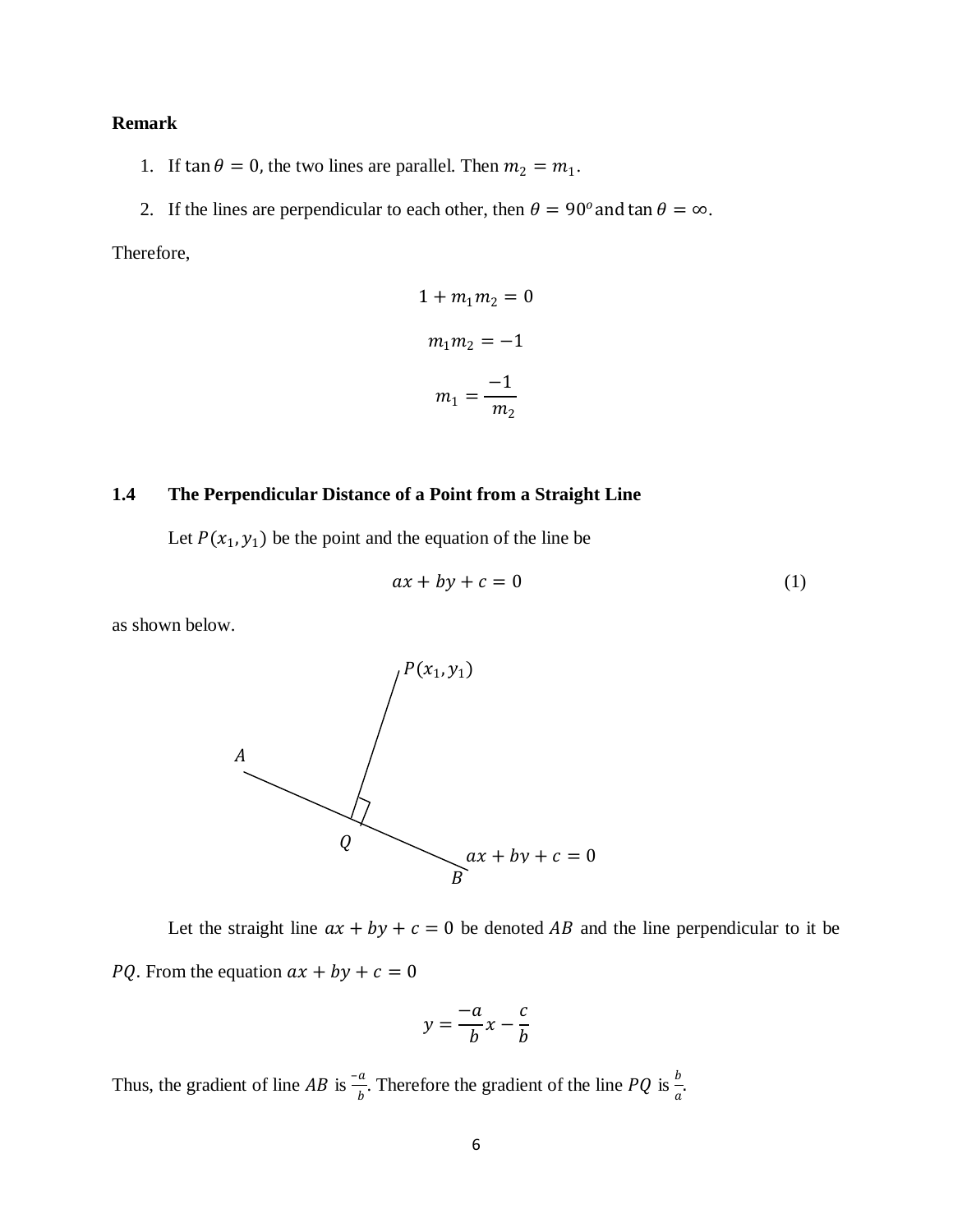Using the point formula, the equation of the straight line  $PQ$  is derived thus,

$$
\frac{b}{a} = \frac{y - y_1}{x - x_1}
$$

Hence, the equation of the line  $PQ$  is

$$
-bx + ay = ay_1 - bx_1 \tag{2}
$$

Solving (1) and (2) simultaneously to determine the coordinate of  $Q(x_2, y_2)$ , we have that

$$
x_2 = \frac{b^2 x_1 - aby_1 - ac}{a^2 + b^2}
$$
 and  

$$
y_2 = \frac{a^2 y_1 - abx_1 - bc}{a^2 + b^2}
$$

The distance between  $P(x_1, y_1)$  and  $Q(x_2, y_2)$  is

$$
PQ = \sqrt{(x_2 - x_1)^2 + (y_2 - y_1)^2}
$$
  
= 
$$
\sqrt{\left(\frac{b^2x_1 - aby_1 - ac}{a^2 + b^2} - x_1\right)^2 + \left(\frac{a^2y_1 - abx_1 - bc}{a^2 + b^2} - y_1\right)^2}
$$
  
= 
$$
\sqrt{\frac{a^2(ax_1 + by_1 + c)^2 + b^2(ax_1 + by_1 + c)^2}{(a^2 + b^2)^2}}
$$
  
= 
$$
\sqrt{\frac{(a^2 + b^2)(ax_1 + by_1 + c)^2}{(a^2 + b^2)^2}}
$$
  
= 
$$
\frac{ax_1 + by_1 + c}{\sqrt{a^2 + b^2}}
$$

is the length of the perpendicular.

**Example:** Find the length of the perpendicular from the point  $P(2, -4)$  to the line  $3x + 2y - 5 = 0.$ 

## **Solution**

The length is 
$$
\frac{3(2) + 2(-4) - 5}{\sqrt{3^2 + 2^2}} = \frac{6 - 8 - 5}{\sqrt{13}} = \frac{-7}{\sqrt{13}}
$$

Hence the perpendicular distance is  $\frac{7}{\sqrt{13}}$ .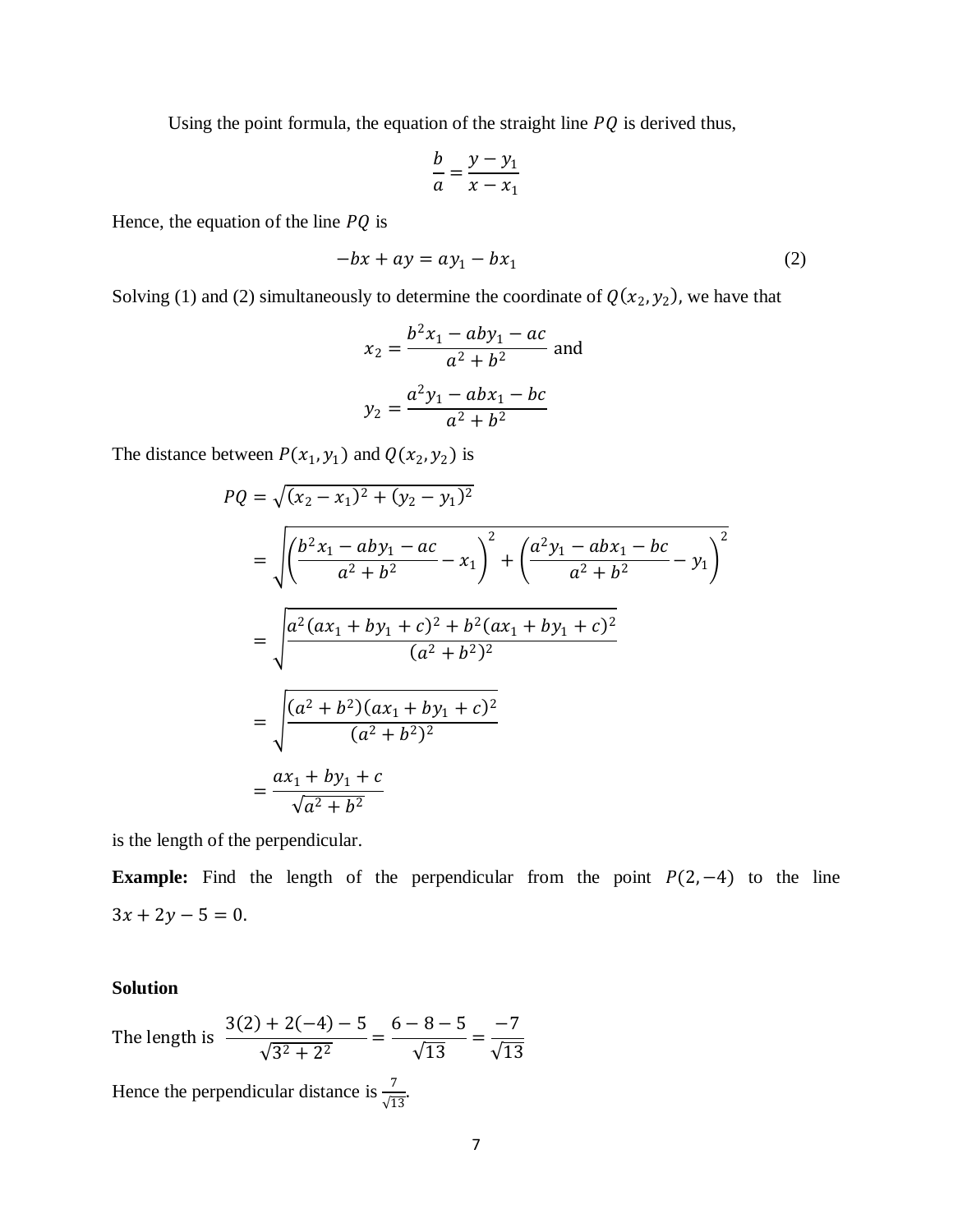## **2.0 The Equation of a Circle**

Consider a circle with centre  $C(a, b)$  and radius r (as shown below). Let  $P(x, y)$  be an arbitrary point on the circumference of the circle.



It follows that

$$
CP = r
$$

$$
CP^2 = r^2
$$

Using the expression for the distance between two points, we have

$$
(x-a)^2 + (y-b)^2 = r^2
$$
\n(2.1)

Or

$$
x^2 + y^2 - 2ax - 2by + a^2 + b^2 = r^2
$$
 (2.2)

If we let  $a = b = 0$ , the centre of the circle is the origin and the equation reduces to

$$
x^2 + y^2 = r^2 \tag{2.3}
$$

If we let  $a = -g$ ,  $b = -f$  and  $r = \sqrt{g^2 + f^2} - c$ , the equation of a circle is thus of the form

$$
(x+g)^2 + (y+f)^2 = g^2 + f^2 - c
$$

This implies that the circle has centre  $(-g, -f)$ .

## **Example**

Find the equation of the circle with centre (3, 7) radius 5.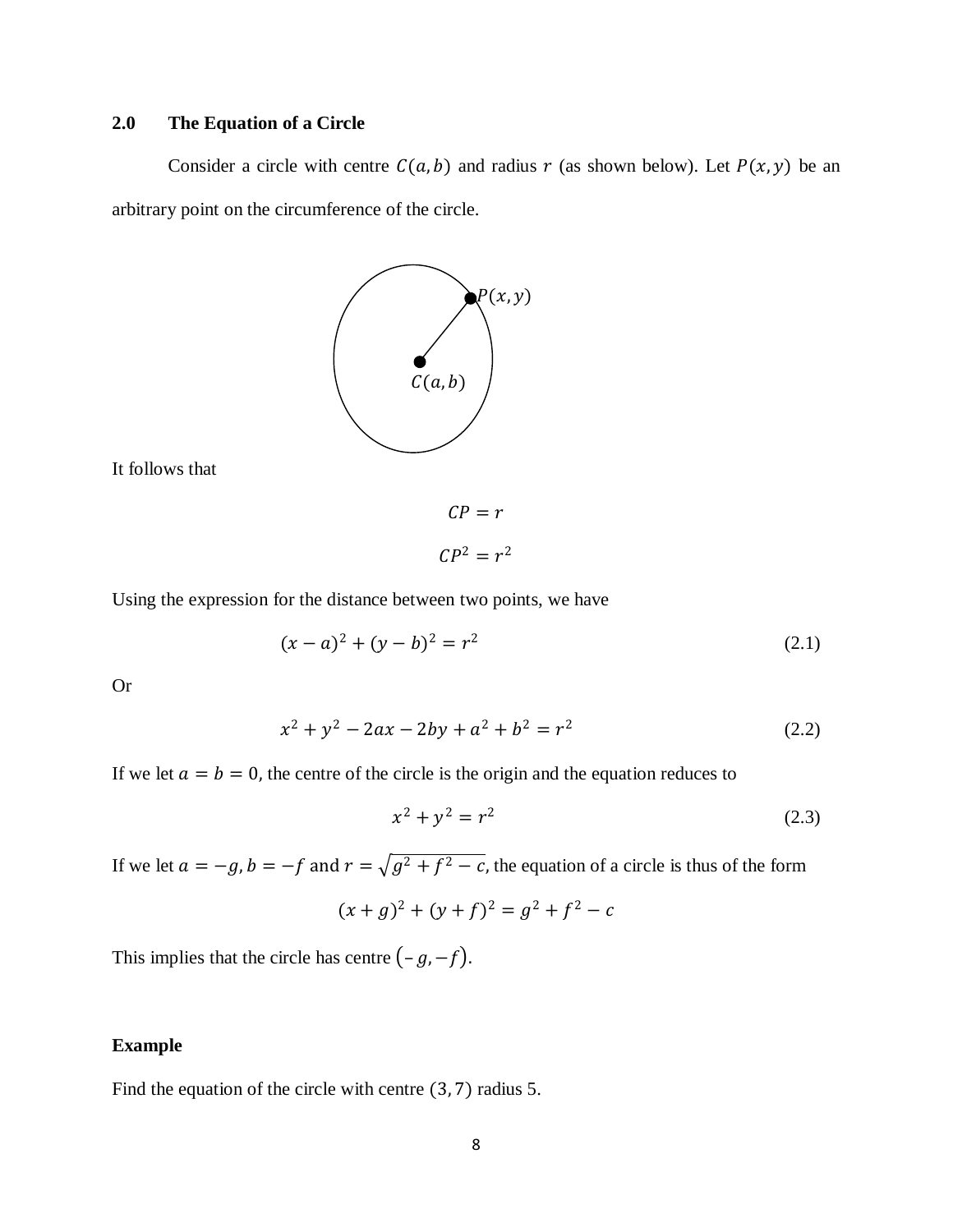#### **Solution**

The equation is:

$$
(x-3)2 + (y-7)2 = 52
$$
  

$$
x2 - 6x + 9 + y2 - 14y + 49 = 25
$$
  

$$
x2 + y2 - 6x - 14y + 33 = 0
$$

#### **Exercise**

Find the centre and radius of the circle  $4x^2 + 4y^2 - 12x + 5 = 0$ .

#### **2.2 The of a Circle through Three Non-collinear Points**

Let the three points  $(x_1, y_1), (x_2, y_2), (x_3, y_3)$  be points on the circumference of the circle  $x^2 + y^2 + 2gx + 2fy + c = 0$ . Since the circle passes through all the three points, the coordinates of each point must satisfy the equation of the circle.

Hence

$$
x_1^2 + y_1^2 + 2gx_1 + 2fy_1 + c = 0
$$
  

$$
x_2^2 + y_2^2 + 2gx_2 + 2fy_2 + c = 0
$$
  

$$
x_3^2 + y_3^2 + 2gx_3 + 2fy_3 + c = 0
$$

Solving these equations simultaneously we obtain the values of  $g$ ,  $f$  and  $c$ .

**Example:** Find the equation of the circle through the points  $(0,0)$ ,  $(3,1)$  and  $(5,5)$  and determine the radius.

#### **Solution**

Let the equation of the circle be  $x^2 + y^2 + 2gx + 2fy + c = 0$ . Then since (0,0) lies on the circle,  $c = 0$ .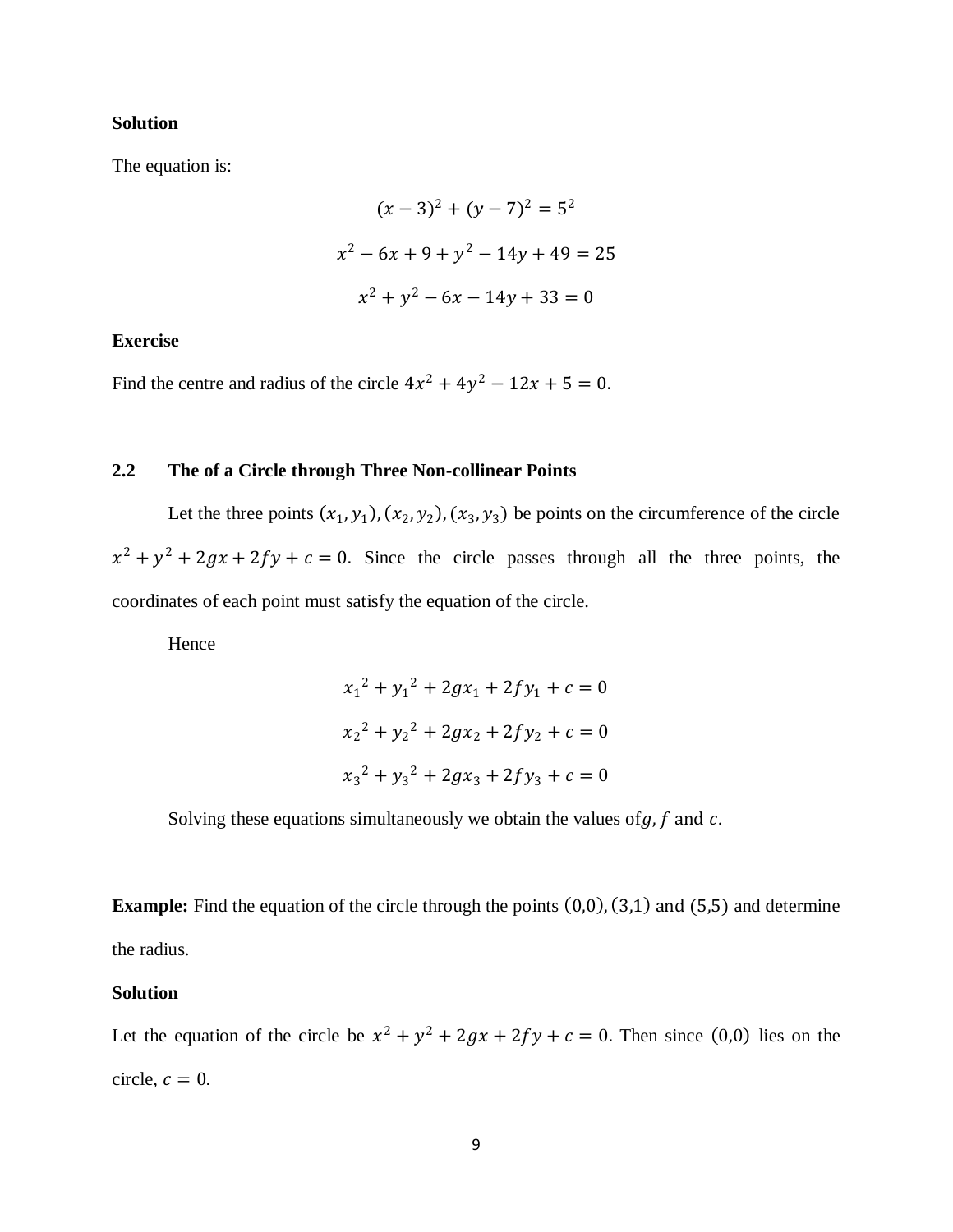Similarly,

$$
9+1+6g+2f=0
$$

and

$$
25 + 25 + 10g + 10f = 0
$$

Solving these simultaneous equations, we have  $f = -5$ ,  $g = 0$ .

Hence the required equation is:

$$
x^2 + y^2 - 10y = 0
$$

# **2.3 The Equation of the Tangent at the Point**  $(x_1, y_1)$  on a Circle

Let  $P(x_1, y_1)$  be a point on the circumference of the circle

$$
x^2 + y^2 + 2gx + 2fy + c = 0
$$

We need to determine the equation of the tangent to the circle at the point  $(x_1, y_1)$ .

Differentiating the equation with respect to  $x$ , we have

$$
2x + 2y\frac{dy}{dx} + 2g + 2f\frac{dy}{dx} = 0,
$$

Therefore

$$
\frac{dy}{dx} = \frac{-(x+g)}{(y+f)}
$$

is the gradient of the tangent at the point  $(x_1, y_1)$ . Thus the equation of the tangent is

$$
\frac{-(x+g)}{(y+f)} = \frac{y-y_1}{x-x_1}
$$
  

$$
xx_1 + yy_1 + gx + fy = x_1^2 + y_1^2 + gx_1 + fy_1
$$

Adding  $gx_1 + fy_1 + c$  to both sides yields

$$
xx_1 + yy_1 + g(x + x_1) + f(y + y_1) + c = x_1^2 + y_1^2 + 2gx_1 + 2fy_1 + c = 0
$$